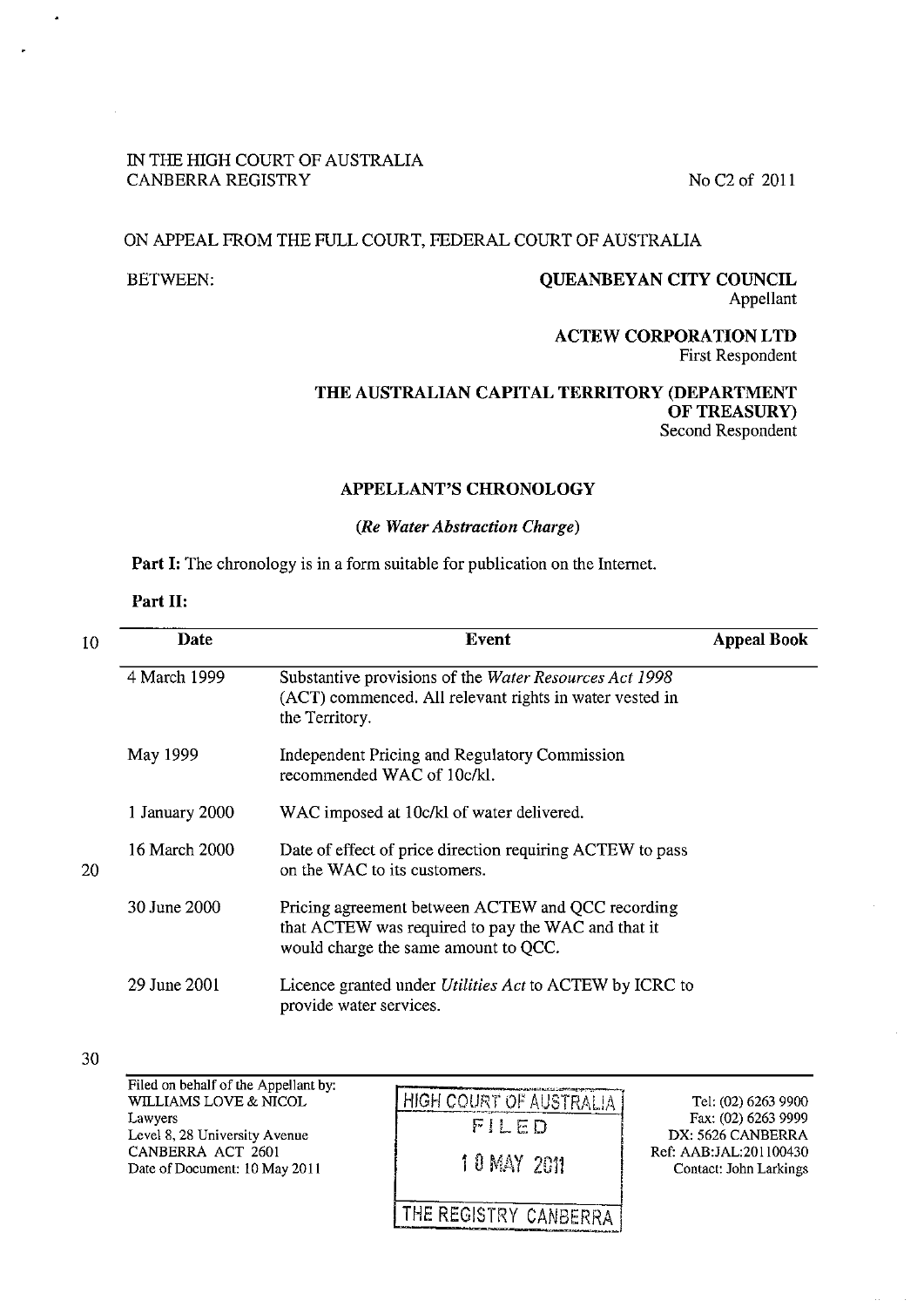|    | Date             | <b>Event</b>                                                                                                                                                                                                                                                 | <b>Appeal Book</b> |
|----|------------------|--------------------------------------------------------------------------------------------------------------------------------------------------------------------------------------------------------------------------------------------------------------|--------------------|
|    | October 2003     | Independent Competition and Regulatory Commission<br>reported that WAC of 17.7c/kl was supportable, plus 2c/kl<br>for bushfire remediation.                                                                                                                  |                    |
|    | 10 December 2003 | Licence granted to ACTEW by EPA under the Water<br>Resources Act 1998 to take water for the purposes of urban<br>water supply for the period 11 December 2003 to 10<br>December 2018.                                                                        |                    |
| 10 | 1 January 2004   | Date of effect of increase in the WAC to 20 cents per<br>kilolitre of water delivered.                                                                                                                                                                       |                    |
|    | 31 May 2005      | Pricing agreement between ACTEW and QCC that<br>ACTEW will pass on to QCC the WAC of 25 cents per<br>kilolitre, and any increase, from 1 July 2005.                                                                                                          |                    |
|    | 1 July 2005      | Date of effect of increase in the WAC to 25 cents per<br>kilolitre of water delivered.                                                                                                                                                                       |                    |
|    | May 2006         | ACT Budget papers announced increase in WAC to 55c/kl.                                                                                                                                                                                                       |                    |
| 20 | <b>June 2006</b> | Budget fact sheet prepared by ACT government.                                                                                                                                                                                                                |                    |
|    | June 2006        | ACT Treasurer informed the Legislative Assembly that<br>WAC to be increased to 55c/kl "as a revenue measure and<br>a device for moderating demand".                                                                                                          |                    |
| 30 | June 2006        | 2006-07 Budget Paper No 3 stated that the WAC of 55c/kl<br>would provide "the Government with a return on a<br>valuable resource" and "assist in managing demand for<br>water".                                                                              |                    |
|    | 30 June 2006     | Pricing agreement between ACTEW and QCC that<br>ACTEW will pass on to QCC the WAC and any variation<br>for the period 2006/2007.                                                                                                                             |                    |
| 40 | 1 July 2006      | Date of effect of increase in the WAC to 55 cents per<br>kilolitre of water delivered (by commencement of Water<br>Resources (Fees) Determination 2006 (No 1) (DI2006-<br>138)). Effect of that determination later extended to 31 July<br>2007 (see below). |                    |
|    | 1 July 2006      | Start date of payments by QCC to ACTEW for the WAC<br>which QCC now claims from ACTEW in these<br>proceedings.                                                                                                                                               |                    |

 $\cdot$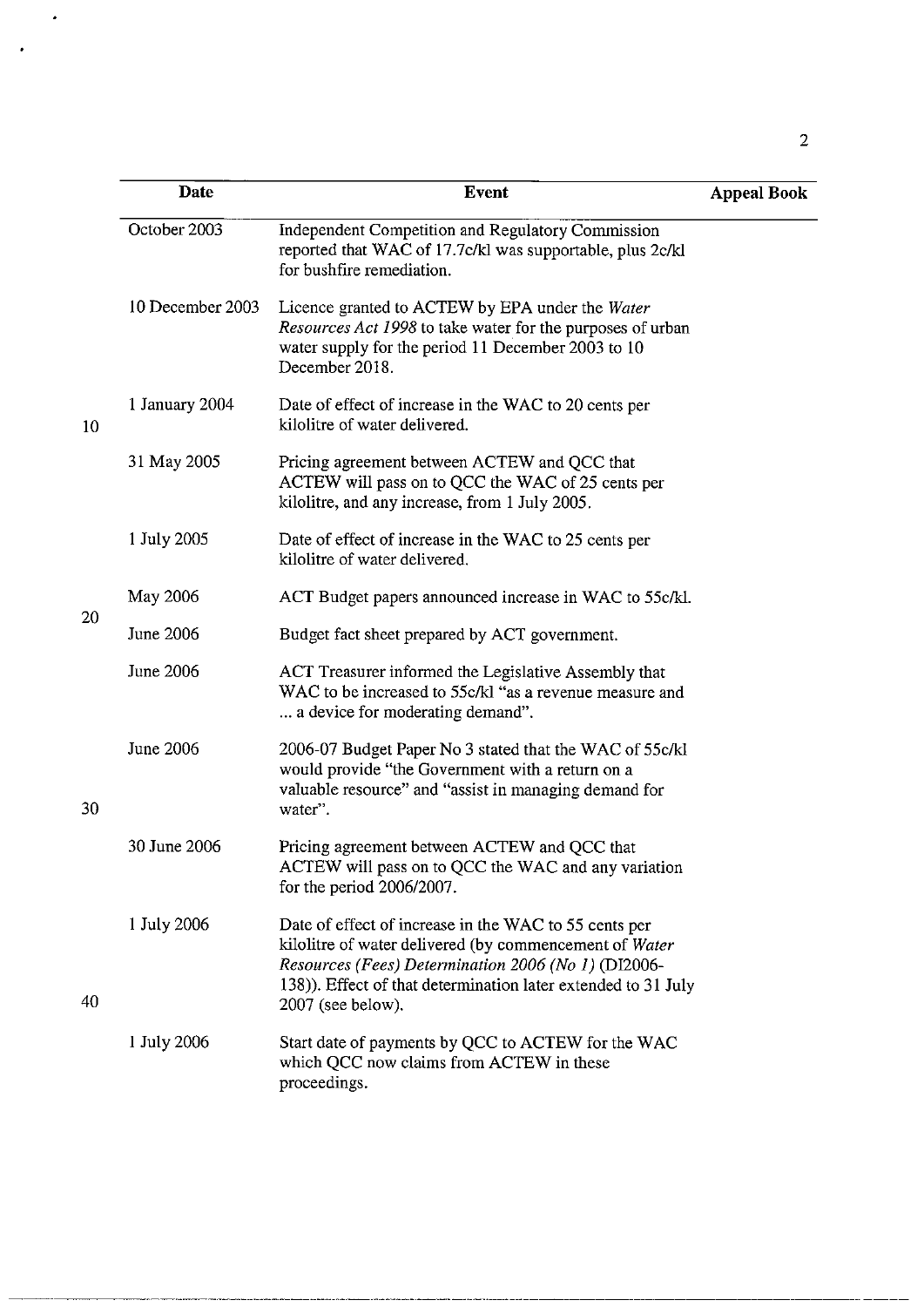|    | Date             | <b>Event</b>                                                                                                                                                                                                                                                 | <b>Appeal Book</b> |
|----|------------------|--------------------------------------------------------------------------------------------------------------------------------------------------------------------------------------------------------------------------------------------------------------|--------------------|
|    | 4 July 2006      | Letter QCC to ACTEW – notes that execution of pricing<br>agreement for the period 2006/2007 is conditional upon<br>QCC examining its legal position in the matter.                                                                                           |                    |
|    | 25 August 2006   | Letter from QCC to ACT. Confirms that any payments<br>made toward the WAC are made under protest and that<br>QCC reserves the right to seek full recovery of all<br>abstraction charges made since their introduction.                                       |                    |
| 10 | 23 November 2006 | ACTEW licensed by EPA under Water Resources Act 1998<br>to take water for the purposes of urban water supply for the<br>period 23 November 2006 to 22 November 2007.                                                                                         |                    |
|    | 22 June 2007     | Pricing agreement between ACTEW and QCC that<br>ACTEW will pass on to QCC the WAC and any variation<br>for the period $2007/2008$ .                                                                                                                          |                    |
|    | 30 June 2007     | QCC ceased to pay the WAC                                                                                                                                                                                                                                    |                    |
| 20 | 4 July 2007      | ACTEW licensed by EPA under Water Resources Act 1998<br>to take water for the purposes of urban water supply for the<br>period 23 November 2006 to 22 November 2007.                                                                                         |                    |
|    | 1 August 2007    | Water Resources Act 2007 (ACT) commenced.                                                                                                                                                                                                                    |                    |
| 30 | 1 August 2007    | Commencement of Water Resources (Fees) Determination<br>2007 (No 1) under the Water Resources Act 2007.<br>Abstraction fee for water taken for the purposes of urban<br>supply 55 cents per kilolitre of water delivered (1 August<br>2007 to 30 June 2008). |                    |
|    | 8 August 2007    | Letter QCC to ACTEW. QCC reiterates that the WAC is a<br>duty of excise and that QCC is paying the WAC under<br>protest. It is also noted that the pricing agreement for<br>2007/2008 does not represent "a resiling by [QCC] from<br>that position."        |                    |
|    | 12 November 2007 | QCC commenced present proceedings.                                                                                                                                                                                                                           |                    |
| 40 | 21 February 2008 | ACTEW granted a licence by the EPA under the Water<br>Resources ACT 2007 to take water for the purposes of<br>urban water supply for the period 21 February 2008 to<br>5 December 2008.                                                                      |                    |
|    | 15 April 2008    | Water Resources (Fees) Determination 2006 (No 1)<br>(DI2006-138) is given effect, and is deemed always to have                                                                                                                                               |                    |

 $\ddot{\phantom{0}}$ 

 $\ddot{\phantom{0}}$